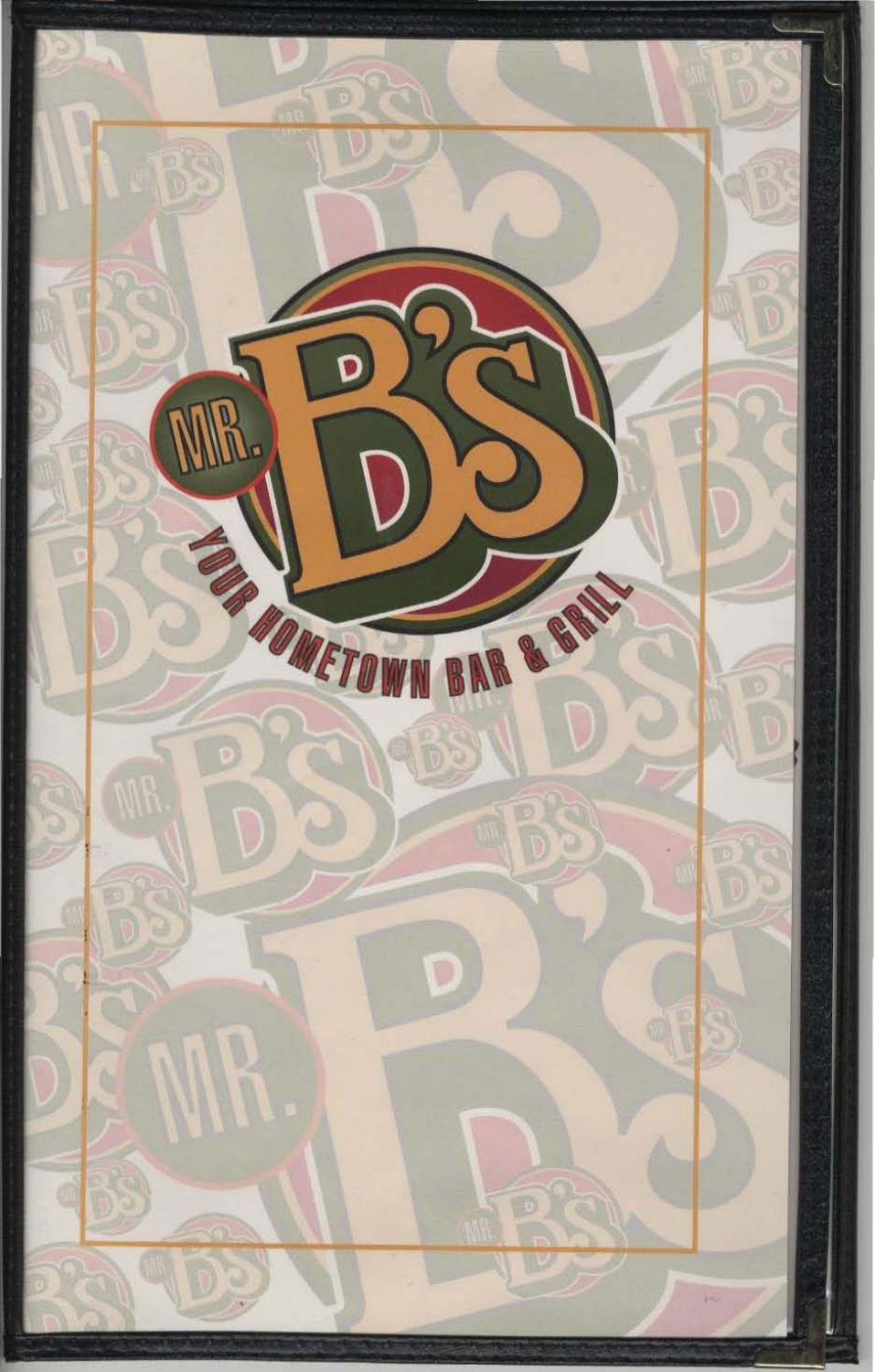# **GETTING STARTED**

### **Cheese Stix**

Everyone's Favorite. Six Mozzarella cheese sticks served with our own marinara sauce 4.99

### **Nacho Supreme**

A bed of crispy tortilla chips covered with seasoned ground beef, chicken, or both, Pico de Gallo, topped with two kinds of melted cheese, green peppers and black olives. Served with salsa. Sour cream on request. 5.99

### **Bermuda Blossom**

A Perennial favorite . . . An onion flower with a special seasoned batter. Served with dipping sauce. Great for sharing! 4.99

### Chicken Quesadilla

Charbroiled chicken breast in a grilled flour tortilla filled with blended cheeses, Pico de Gallo and lettuce. 6.79

# **Buffalo Wings**

Regular, mild or BBQ. Served with celery and Bleu cheese dressing. 5.29

### Jalapeno Poppers

Your choice of cheddar or cream cheese. 4.99

# Nacho Chips and Salsa 2.79

### **Chicken Tenders**

Five pieces of breaded white meat served with honey mustard sauce for dipping. 5.79

### **Potato Skins**

Potatoes topped with blended cheeses, bacon and green onions. Served with sour cream, 5.49

### **Spinach Artichoke Dip**

Baked with water chestnuts in a cheese and cream sauce. Served with tortilla chips. 5.99

### **Appetizer Combo**

A combination of favorites . . . Cheese Stix, Chicken Tenders, and Potato Skins served with Ranch dressing. Enough to share. 6.99

# **SALADS**

All salads served with a hot, homemade breadstick.

### Fajitas Salad

Your choice of beef or chicken sauteed with peppers and onions, served over mixed greens, tomatoes, black olives and topped with Mexiblend Cheese. Served in a tortilla bowl with salsa and sour cream. Ole! 8.99

#### Cobb Salad

Diced chicken breast, crisp bacon, hard boiled egg, black olives, tomatoes, blended cheese all on tossed greens. Your choice of dressing. 7.29

### **Chicken Caesar Salad**

Charbroiled chicken breast, served over Romaine lettuce, Parmesan cheese, red onion and tomatoes. Topped with garlic croutons and homemade Caesar dressing. 7.49

### **Taco Salad**

A traditional taco salad, served over crisp tortilla chips with your choice of seasoned chicken or ground beef. 6.29

### **Greek Salad**

With Feta cheese, tomatoes, olives, beets, red onions, and pepperoncini. Served with Greek Dressing 5.99

#### Make it Soup and Salad!

Add a crock of soup to any salad for only 1.59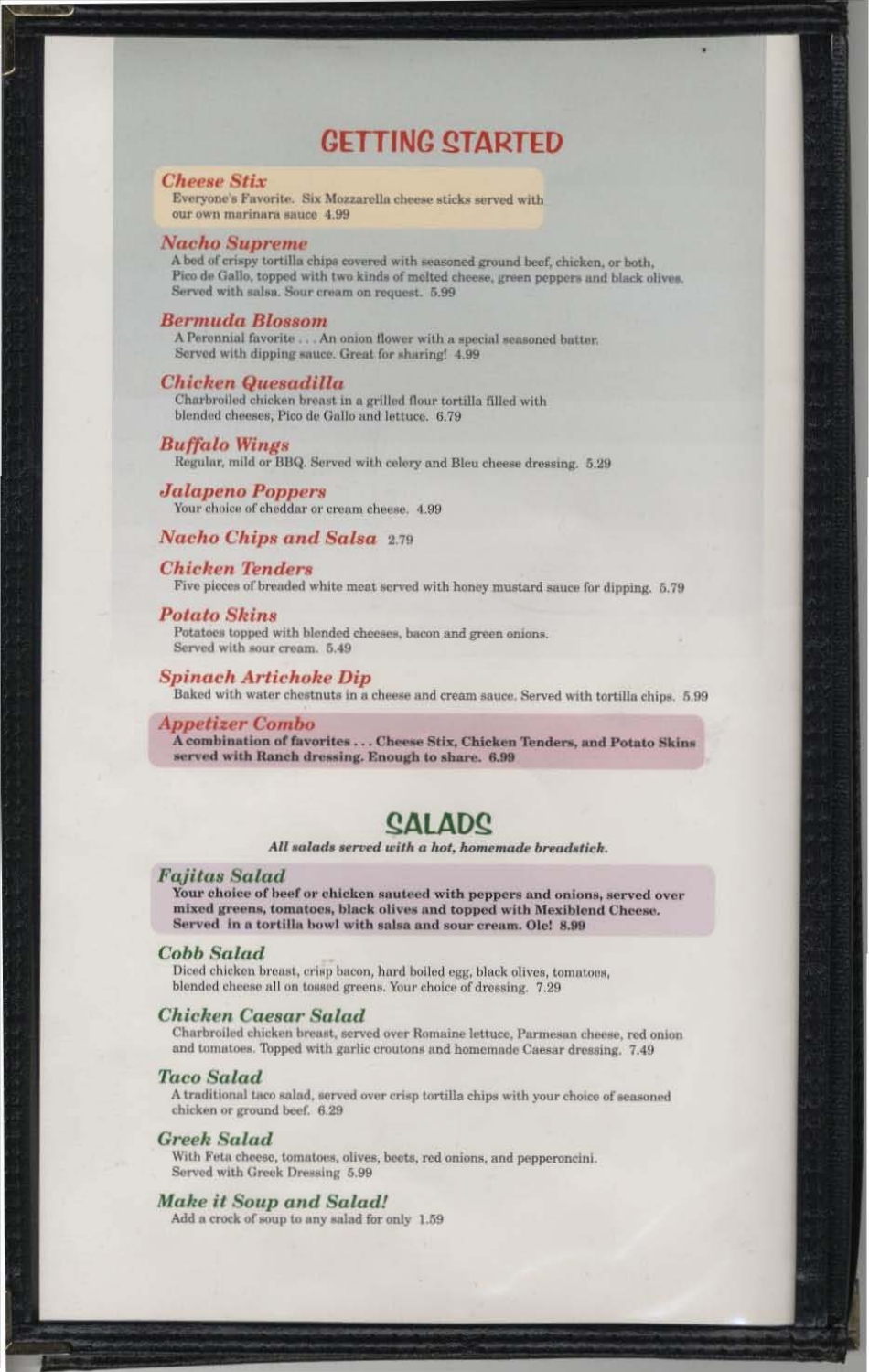# **HOME TOWN FAVORITES**

### Big Red's B.B.Q. Rib Dinner

Tender, slow cooked rack of baby back ribs glazed with Mr. B's original BBQ sauce, served with french fries, cole slaw and Texas toast. 11.99

### **Jack Daniels NY Strip Steak**

12 oz. Certified Angus basted in our own sweet Jack Daniels sauce and charbroiled over an open flame. Served with grilled potatoes, fresh vegetables and a tossed salad. 12.99

### **China Moon Stir Fry**

Chicken combined with a medley of Chinese vegetables and served over rice with our Szechwan sauce. Served with a house tossed salad. 8.99 Substitute Shrimp add just 2.00

### **Fettuccine Alfredo**

Tender chicken fillets in a light Parmesan cream sauce, tossed with tri-colored fettucine. Served with a house tossed salad. 8.99 Substitute Shrimp add just 2.00

### Mr. B's Fish, Chicken or Shrimp Basket

Your choice of breaded chicken tenders, "Big Red" beer hattered cod or fried shrimp served with french fries and cole slaw with sauces for dipping. \* Fish or Chicken basket 6.99 · Shrimp basket 7.99

**Baked Lasagna** 

Traditional lasagna topped with Marinara sauce and Mozzarella cheese. Served with garlic toast and a Caesar salad. 7.99

### Mr. B's Pot Roast Dinner

A thick piece of homestyle pot roast. Served with mashed potatoes, gravy, vegetables and a house tossed salad. 8.99

# **Michigan Apple Cherry Chicken**

Twin marinated chicken breasts topped with a cinnamon apple cherry sauce with rice and fresh vegetables. Served with a house tossed salad. 8.99

# **SOUTH OF THE BORDER**

All South of the Border dinners are served with beans, rice and sour cream. Nacho Chips & Salsa with any South of the Border Dinners for only 99e.

### **Sizzling Fajitas**

Choice of marinated chicken, steak, or both. Served sizzling on a cast iron skillet with grilled peppers and onions. Accompanied by warm tortillas, shredded lettuce, sour cream, mixed cheese and Pico de Gallo. 10.99

#### Enchiladas

Soft corn tortillas rolled with your choice of beef or chicken and topped with Ranchero sauce, Monterey Jack and Cheddar cheese. 7.79

#### Chimichanga

A flour tortilla filled with your choice of beef or chicken with a blend of Monterey Jack and Cheddar cheese, fried and topped with Ranchero sauce. 7.99

### **Burritos**

Your choice of beef or chicken folded in a soft flour tortilla, topped with Monterey Jack, Cheddar cheese and Ranchero sauce. 7.79

# **FRIES AND SIDES**

# **Seasoned Fries**

(the original recipe) 2.59 Regular Fries 2.29

Soup of the day 2.59 Chili 2.99

Side of Rice and Beans 1.25 Caesar Salad 2.99 Tossed Salad 2.99 Cole Slaw 1.49 Bread Stix 2.59

"OUR MARGARITAS

ARE GREATT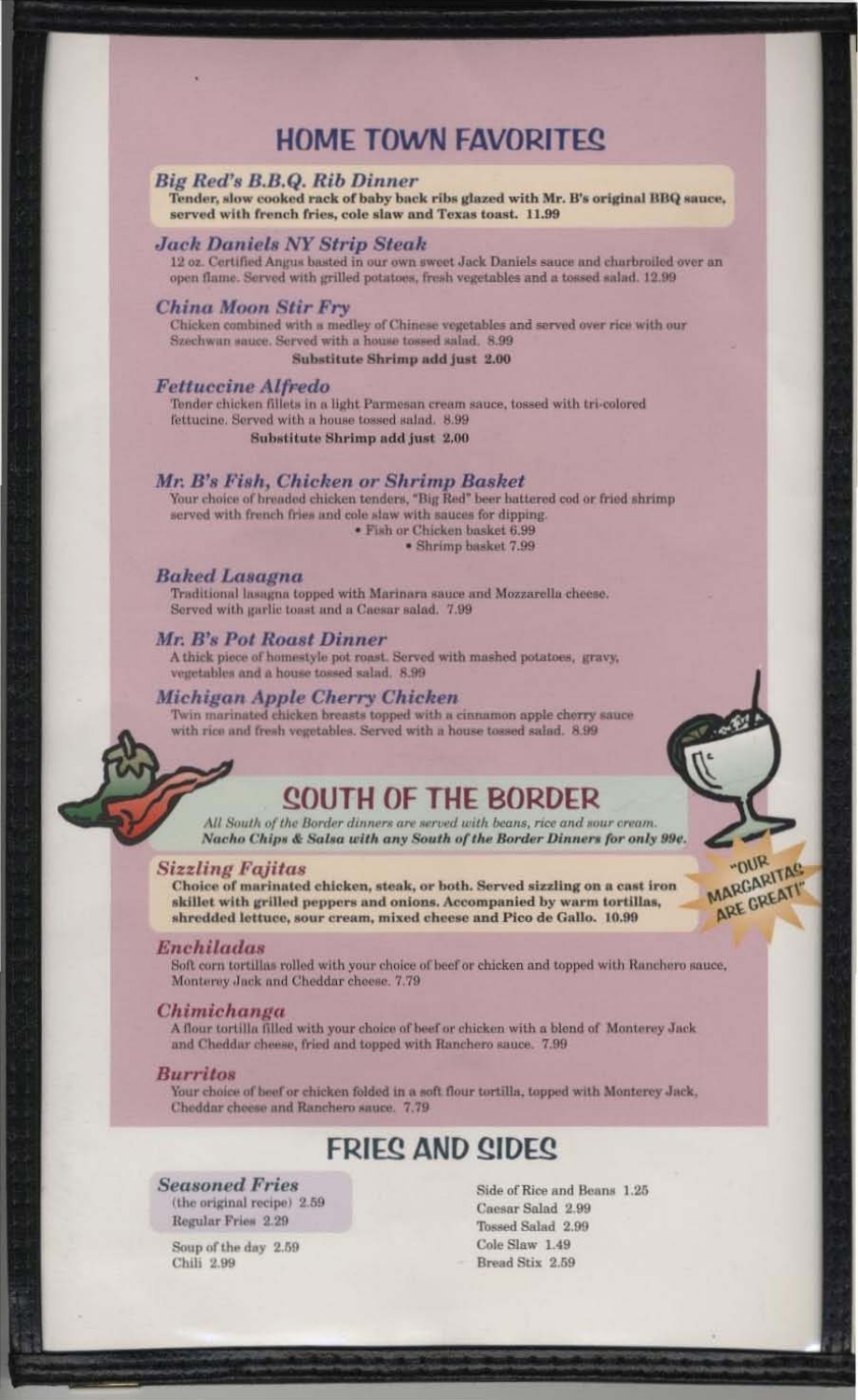# isn't what *OMETOWN BAR & BALL* it used to B!

Ver the years your tastes have **grown up**, and so has Mr. B's menu. In fact Chef Dan has recently added some really tasty items to our menu including...



RAGIN' CAJUN PASTA - Red pepper fettuccimi tossed with peppers, onions, alligator tips, crawfish tail, and salmon in<br>a spicy cream sauce. Served with a homemade bread stick. Chicken instead of seafood also available. 9.99

JACK DANIEL'S NEW YORK STRIP STEAK 12 ounce Angus steak basted in our own sweet Jack Daniel's<br>sauce and charbroiled over an open flame. Served with grilled potatoes and fresh vegetables. 12.99





**PEPPERCORN PORK CHOP** - Two seasoned pork chops charbroiled over an open flame, placed in a pool of creamy peppercorn sauce. Served with fresh vegetables and roadhouse potatoes. 11.99

**SWORDFISH VERA CRUZ** - Tender marmuted rifish summed and lightly blackened in a cast from ibillet. Report with a spicy frosh olive salsa and served with a fresh ergetable and Paella style rice. 11.99





BIG RED'S B.B.Q. RIB DINNER - Tinder, slow cooked rack of baby back ribs glazed with Mr. B's original BBQ sauce and chargrilled. Served with french fries, cole slaw, and Texas toast 11.99

**JACK DANIEL'S SALMON** - Atlantic Salmon roasted to perfection in our sweet Jack Daniel's sauce. Served with fresh regetables and Paella style rice. 12.99



# **Milky Ways** 3.25

But don't let our new menu fool ya.<br>We're still your neighborhood pub...a place that serves great food at a good value. A place where you can dress casually, relax and have fun with your friends.

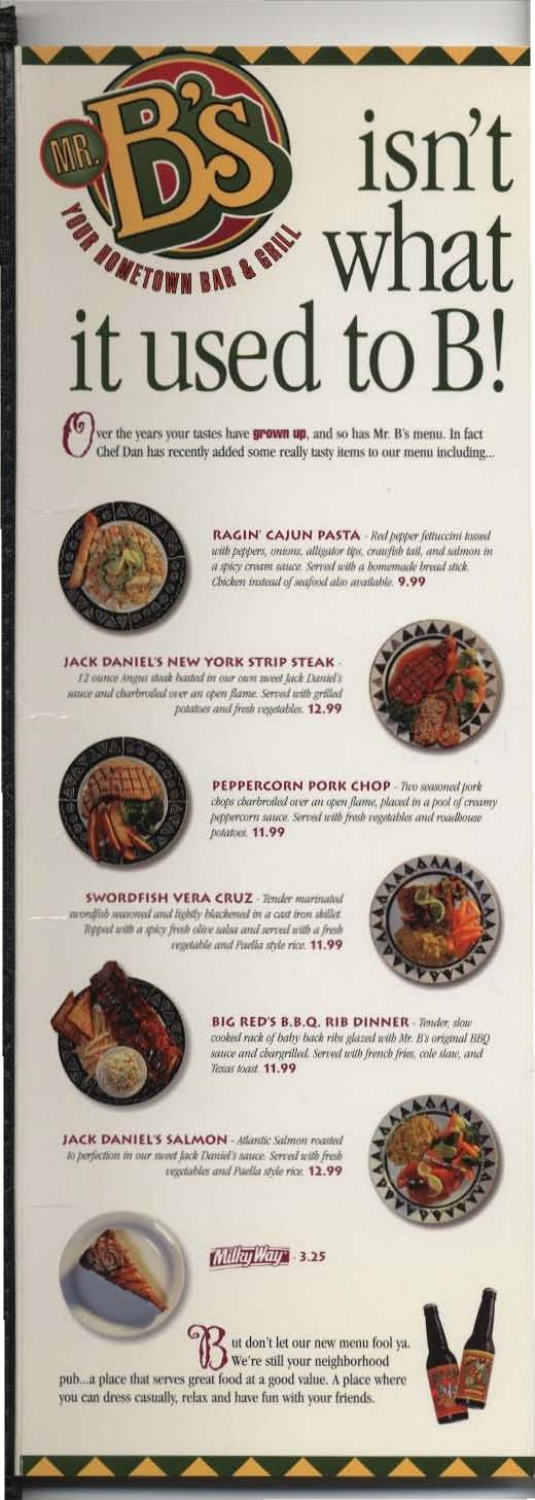

# **BURGERS**

Add cheese, bacon, or mushrooms to any burger or chicken sandwich for an extra .40 each Add a crock of soup with any sandwich or burger for only 1.59

# $M.S.B.B.$

Our mushroom, Swiss and bacon burger. 5.99

# *Cheeseburger*

Choice of American, Swiss, Mozzarella, Cheddar or Bleu cheese built the way you like it. 4.99

### **Turkey Burger**

On a whole wheat bun built the way you like it. 4.99

# **Slop Burger**

Mr. B's original with mustard, ketchup, mayonnaise, pickles, onions, lettuce, tomato and your choice of cheese. 4.99

# **CHICKEN SANDWICHES**

All charbroiled chicken sandwiches are served on a Kaiser roll with chips and a dill pickle spear. Add a side Caesar Salad with any sandwich or burger for just 99e

### **Philly Cheese Chicken Sandwich**

A charbroiled chicken breast, smothered in grilled onions and peppers, topped with leaf lettuce and Swiss cheese. 5.99

# **Tex Chicken Sandwich**

A charbroiled chicken breast with Cheddar cheese, bacon, lettuce, tomato, onions and BBQ sauce. 5.99

# **Charbroiled Chicken Sandwich**

Your choice of plain, Cajun-style, Italian or with BBQ sauce. 5.59

### Chicken Club

With bacon, lettuce, tomato, Swiss cheese and mayonnaise. 5.99

# **Buffalo Chicken Sandwich**

Basted in Mr. B's own hot sauce and topped with crumbled Bleu cheese, lettuce and tomato. 5.99

# Chicken Tender "Sub"

Chicken tenders smothered in Cheddar cheese, topped with lettuce, tomato, onion, pickle and ranch dressing. Served on a sub bun. 5.59

# **OLD FAVORITES**

All served with chips and a dill pickle spear.

# **Club Sandwich**

Our version with high-rise Texas toast, fresh turkey, Swiss cheese, bacon, lettuce, tomato and mayonnaise. 5.79

# **B.B.Q. Beef Sandwich**

Tender roast beef smothered in Mr B's original BBQ sauce and served on an onion roll. 5.79

# **French Dip**

Roast beef topped with Swiss cheese and grilled onions. Served with au jus for dipping. 5.79

### **Italian Grinder**

Classic Italian style, baked with salami, Capicola ham, Mozzarella cheese, lettuce, tomato and Italian dressing. 5.99

# **Roll Ups**

Your choice of grilled chicken or sliced turkey. 5.99

### Make it a Soup and Sandwich!

Add a crock of soup with any sandwich for only 1.59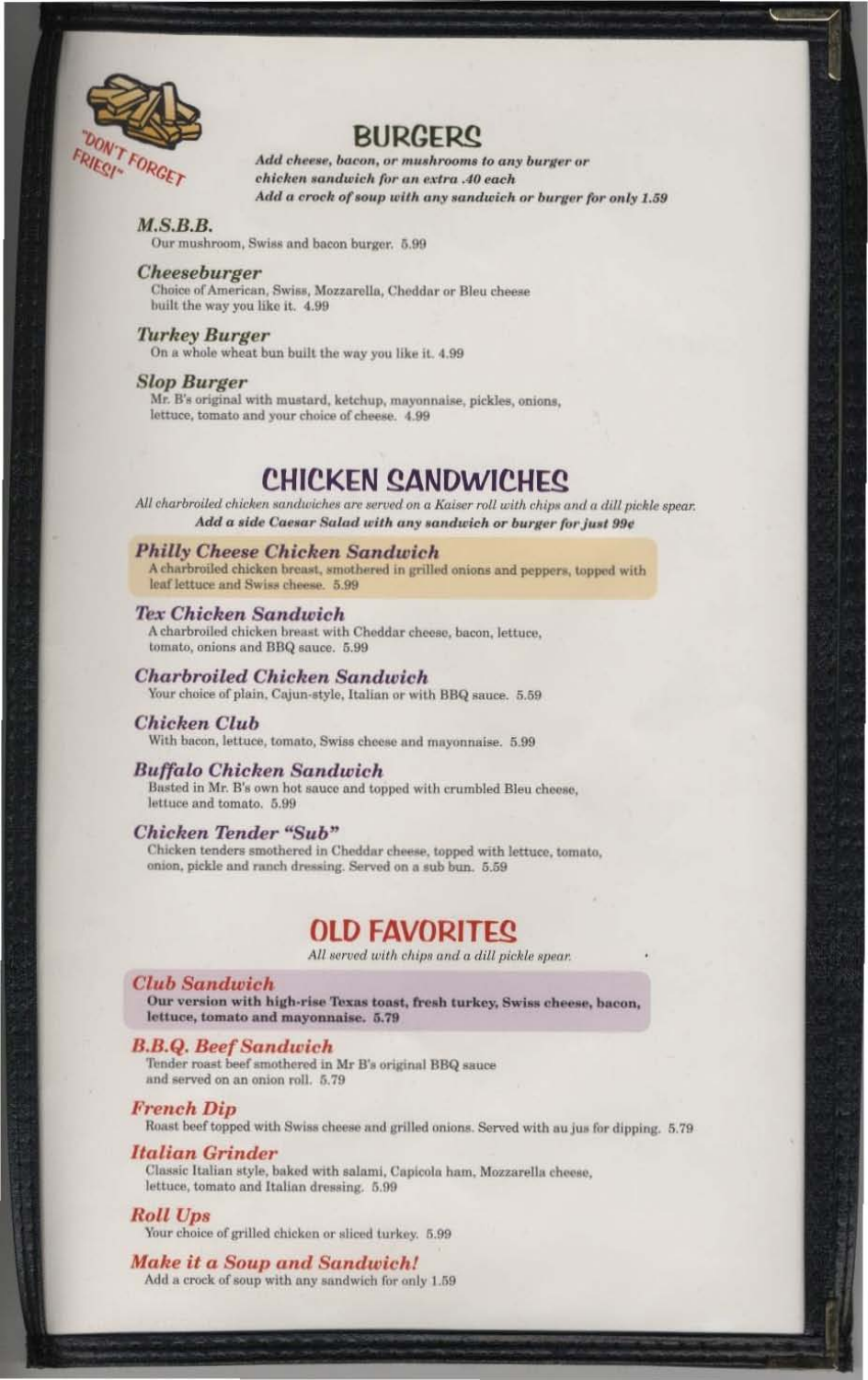



# Try one of our very own brews! **BIG RED PREMIUM RED ALE** or HONEY B'S BROWN ALE

Enjoy one of our many beers from around the world, either by the bottle or the glass



B's A'ritta A golden Margarita, made our way with Grand Mariner.

**B's Breeze** ABSOLUT, grapefruit, orange, pineapple and cranberry juices layered over ice. **VODKA** 

**B's Pirate** Captain Morgan , Triple Sec, peach and cranberry juice. Philade Stool

**B's Punch (aptain Actgan**, orange, pineapple and cranberry juice topped with Seven Up.

**B's Sunset ABSOLUT**, orange and cranberry juice. **CITRON** 

# **WINES**

# Red

Merlot, Monterey (France) An element of spice from French Oak with good herbal, earthy flavors, backed by firm tannins.

# White

Chardonnay (California) Turning Leaf. Round apple-citrus flavors shaded with tones of vanilla and spice.

White Zinfandel (California) Turning Leaf. Luscious strawberries and melon. Light-bodied, crisp finish.

Cabernet, Sauvignon (California) Turning Leaf. Aromas and flavors of ripe berry fruit, oak and butter with spicy finish.

Chardonnay (California) C. K. Mondavi. Ripe, smooth and creamy with subtle pear, spice, apple and melon flavors.

**Piesporter** (Germany) Johann Klauss. Fresh and sweet with melon aromas.

**Soft Drinks** 

Pepsi, Diet Pepsi, Mountain Dew, \* Lemon-Lime Slice and Orange Slice 1.50

Coffee 100% Columbian .95 Hot Tea .95 Lemonade 1.50



**BEVERAGES** 



Juiceorange, cranberry, pineapple, grapefruit 1.50

Bottled Water 1.50

I.B.C. Root Beer Regular or Diet 1.95





Free refills on all fountain drinks, teas and coffee.